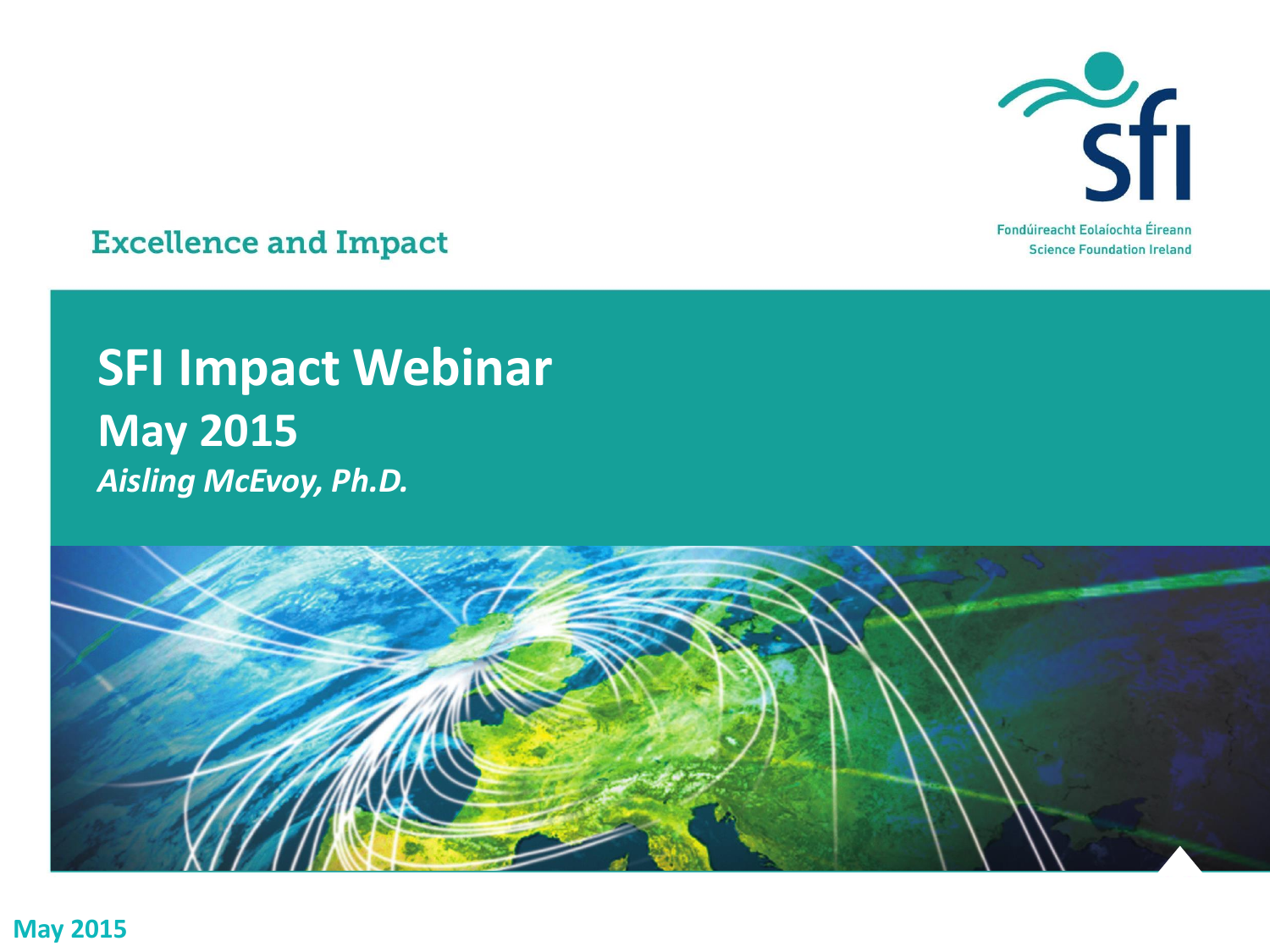#### SFI Agenda 2020 Excellence and Impact



To be the **Best** science funding agency in the world at creating **impact** from excellent research and demonstrating clear value for money invested

To be the exemplar in building partnerships that fund excellent science and drive it out into the market and society

2

1







staffed in a lean and flexible manner, with efficient and effective management.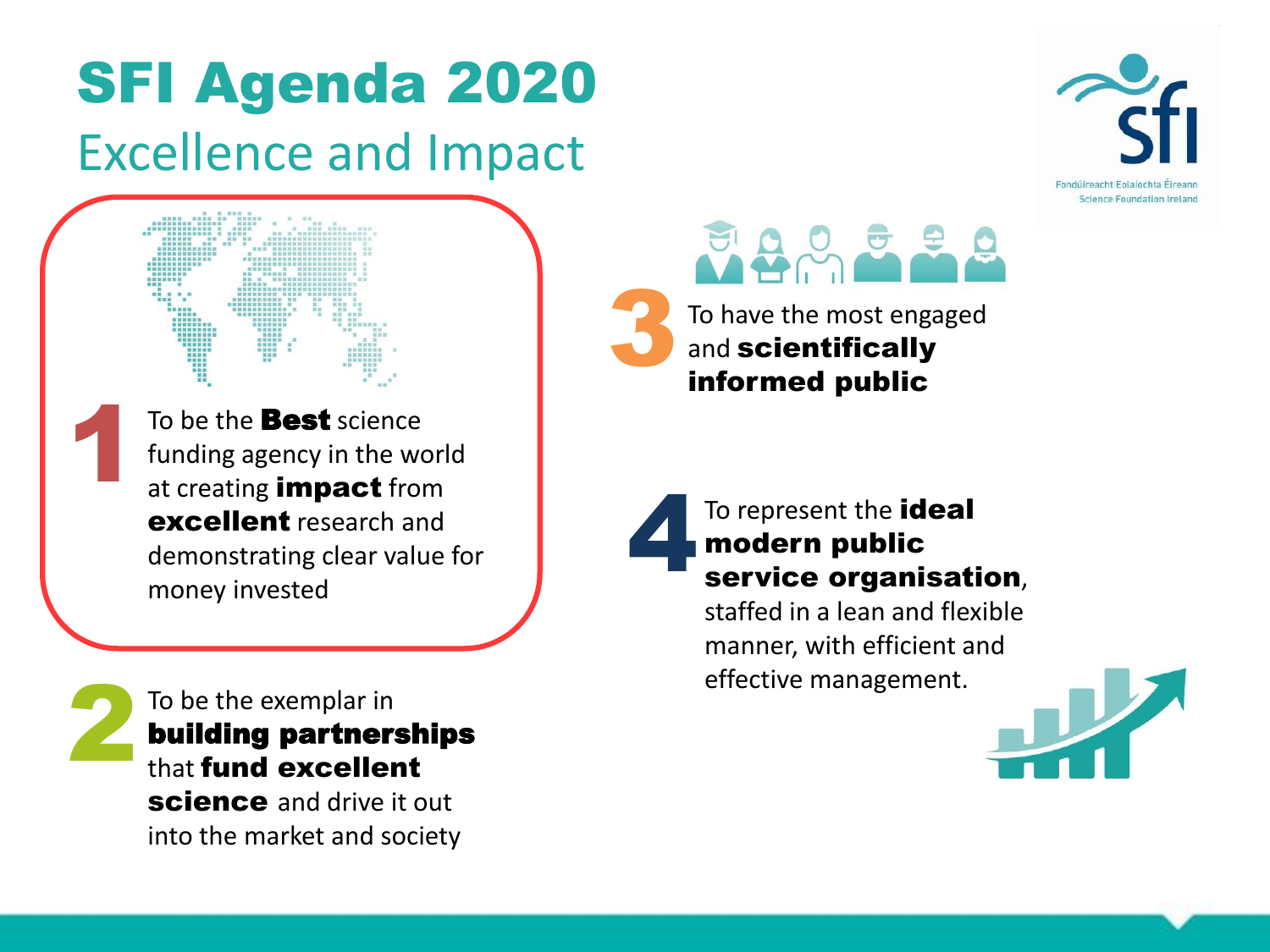# Impact and Excellent concept



#### **EXCELLENCE IMPACTED AND IMPACT OF THE CELLENCE**

#### **Ensuring Quality/ Ensuring Quality/Excellence**

both of the person and of provisoria<br>**programme via que que** the proposed programme via International Peer/Merit Review





#### IMPACT **EXCELLENCE**

Increase focus on applicants **applicants dgemonstratin demonstration research delivering impact** from research due to an **the** *P* **exists and the** *P* **<b>exists public, the value of the value of the value of the value of the value of the value of the value of the value of the value of the value of the value of the value of the value of the value of the value of the value of the v** to govern **society** the value to the Irish economy and society Fotus on applicant and **both of a** demonstrating and *<u>betu</u>* to define to government and the public, of public funds spent on research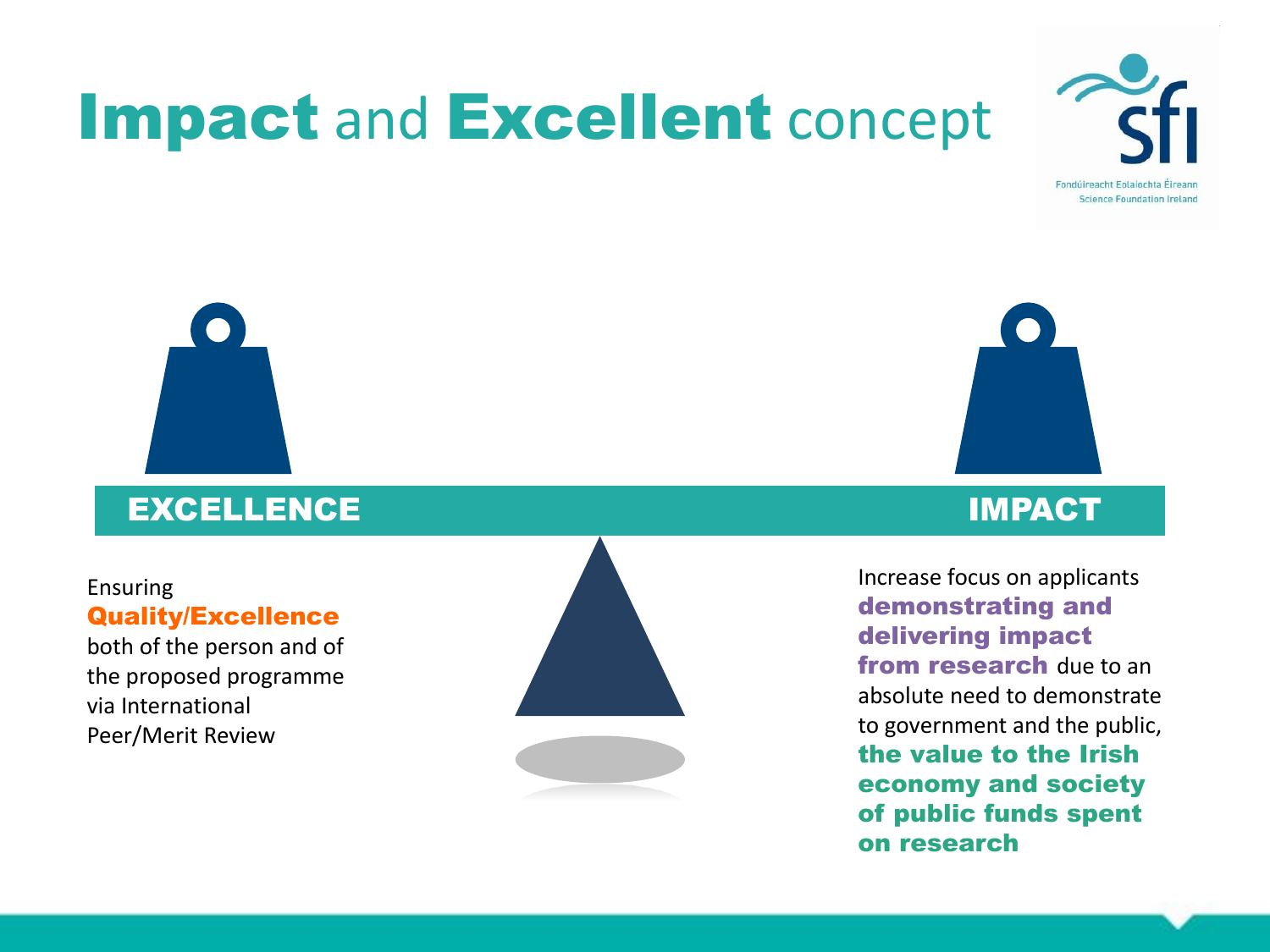## **What is Impact?**

Fondúireacht Eolaíochta Éirean **Science Foundation Ireland** 

Impact can be described as "**the demonstrable contribution that excellent research makes to the economy and society**".

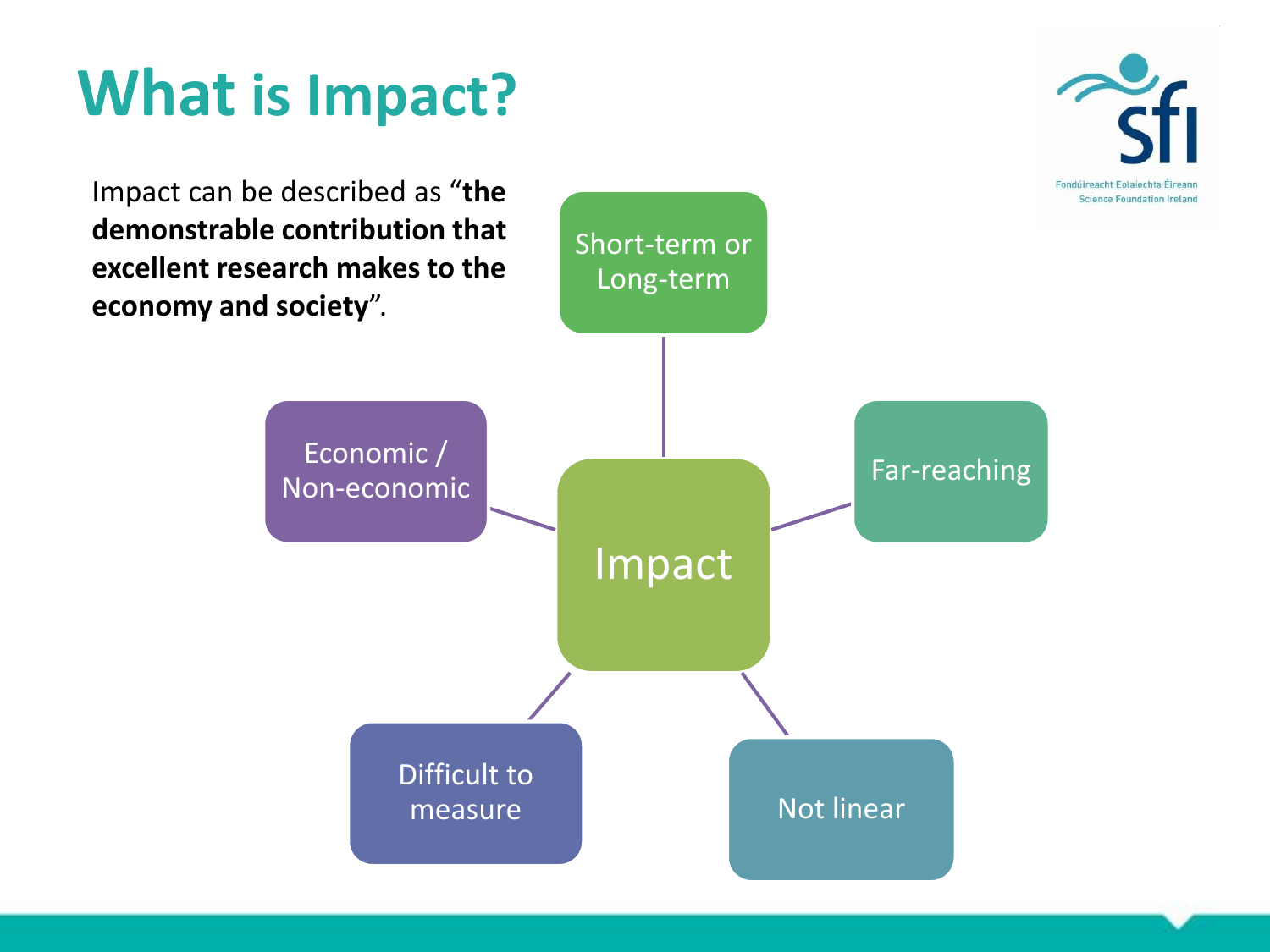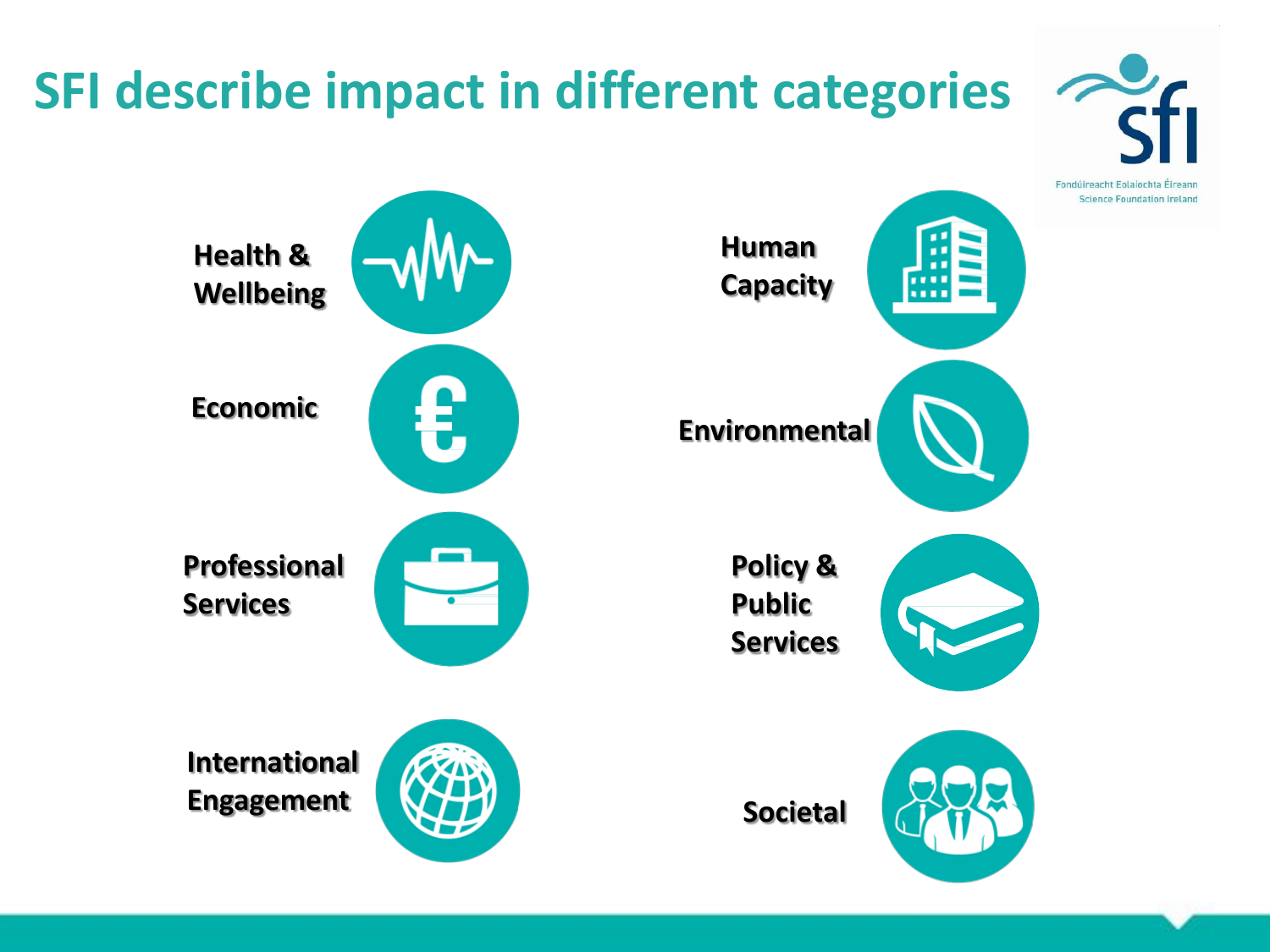### **Economic & Societal Impact**



- For many SFI programmes *scientific excellence is both necessary and paramount but is not sufficient; applications must also demonstrate potential impact*. SFI emphasises the importance of the Impact Statement in submitted proposals.
- Impact embraces the **diverse ways** in which research-related knowledge and skills benefit individuals, organisations and nations by:
	- Powering an **innovative and enterprising economy**
	- Creating **high value jobs**
	- Attracting, developing and nurturing **businesses, scientists** and **talented people**
	- Increasing the **effectiveness of public services and policy**
	- **Enhancing quality of life, health and creative output**
	- Developing the **country's international reputation**
	- **Educating and training** the population
	- **Solving major national and global problems and challenges**, such as food security and world hunger, climate change, energy security, ageing population, rural sustainability, and other sustainability challenges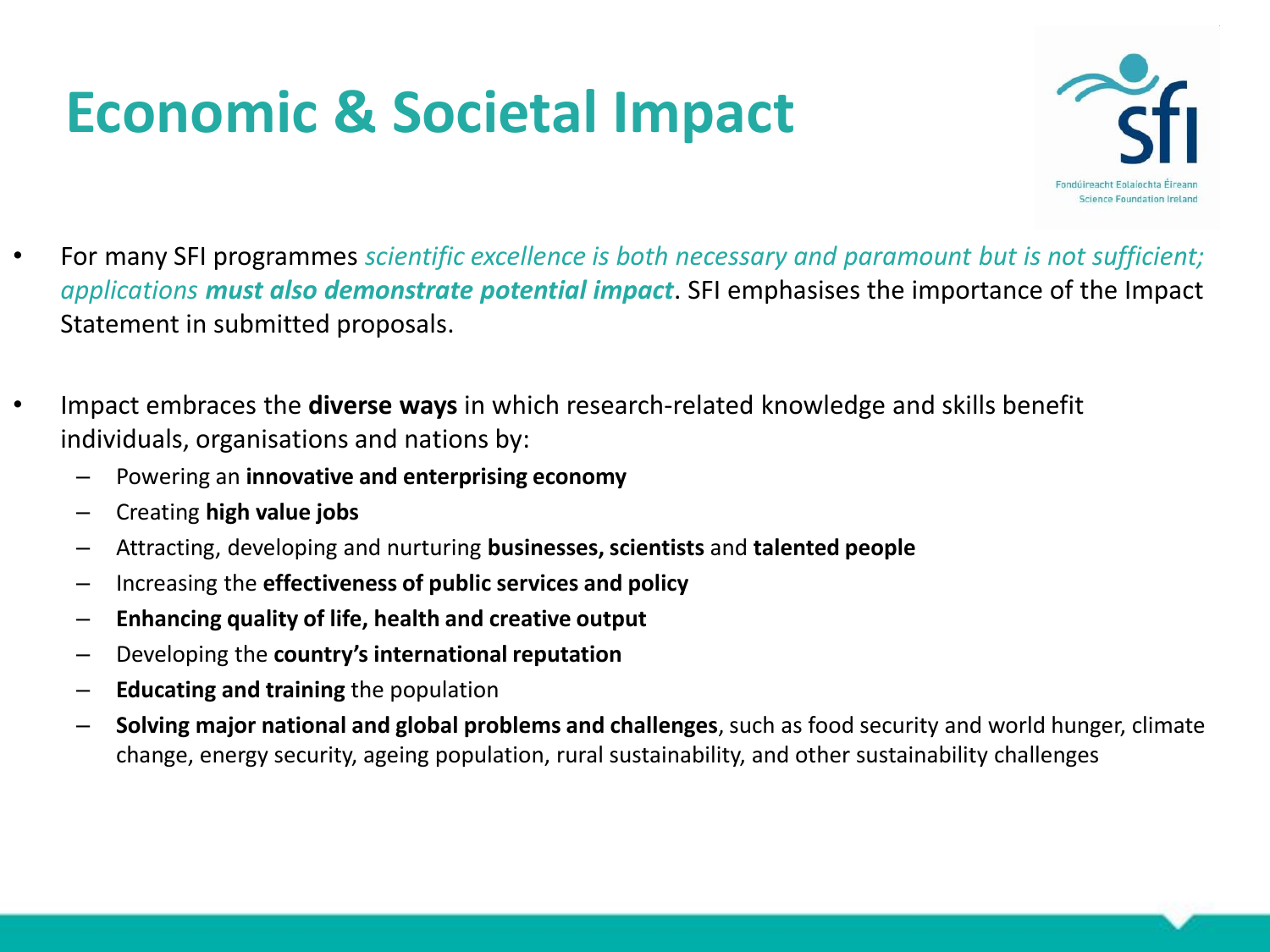#### **Inputs, Outputs, Outcomes, Impact…**

Funding/Support Hosting/Admin Facilities **Inputs**

Awards granted Teams established Research undertaken Education **Activities**

Tech Transfer

**Outputs**

Publications **Networks** Pre-Commercial

**Outputs** Funding

diversification

Events

**Outcomes**

Research capacity/leaders

Research quality/productivity

Sustainability

Recruitment of graduates

Industry more competitive

Fondúireacht Eolaíochta Éireann **Science Foundation Ireland** 

#### **Impact**

Increase RTDI capacity

Established international STI profile

Transformational change in research by industry (directly and in collaboration with academia)

Contribution of research to economic and social development

Improved international competitiveness

National economic employment and growth

Though not necessarily linear!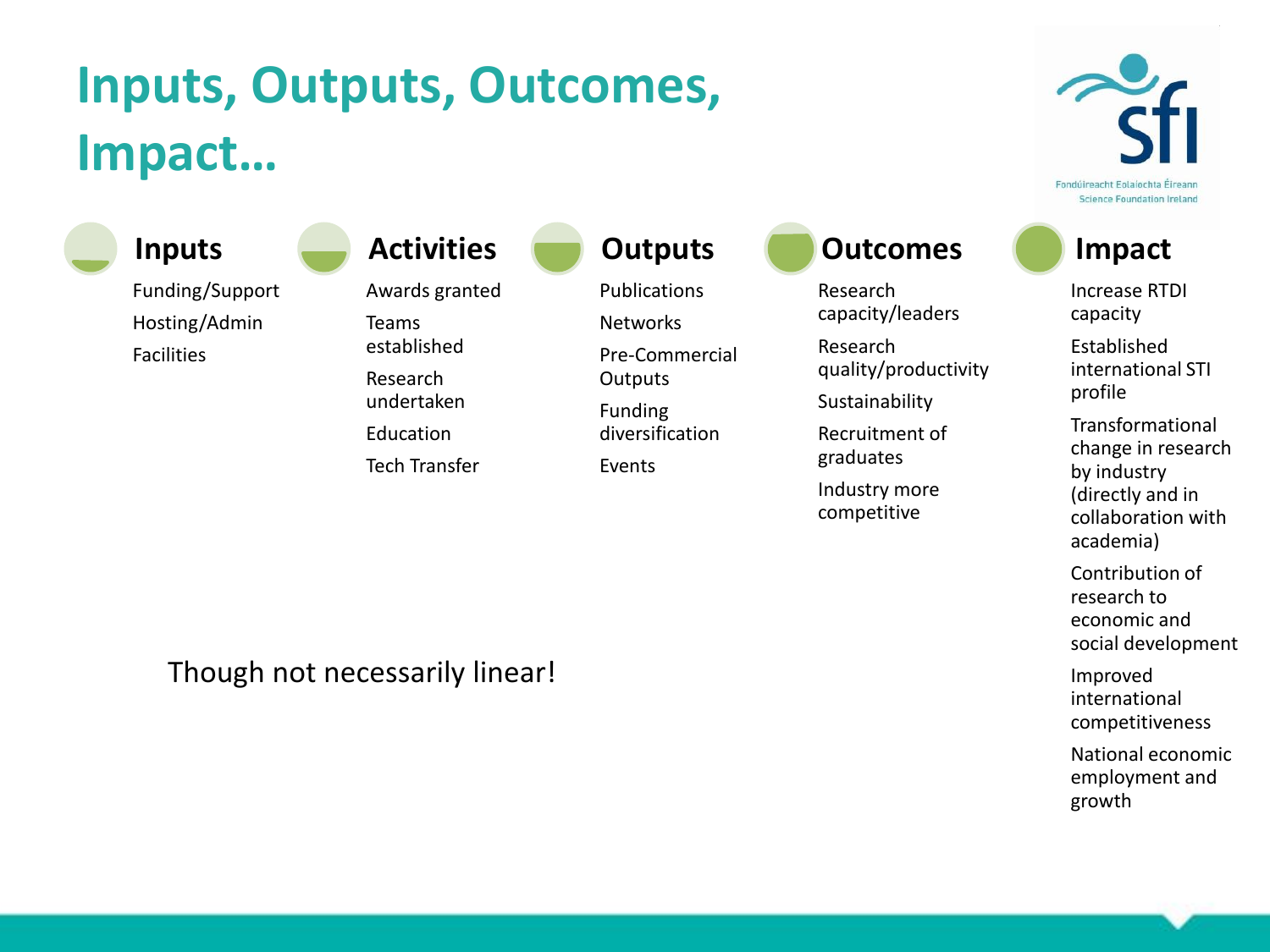### **Impact Review Criterion**



- The **impact review criterion** is:
	- *Quality, credibility and relevance of the impact statement, including the likelihood, scale and value of societal and economic effects on Ireland as a result of the proposed research*.
- The impact statement should answer the following questions
	- **Who** will benefit from this research?
	- **What plans** will you put in place to **increase the chances of economic and societal impacts** from the proposed research?
	- Over what **timeframe** might the benefits from your research be realised?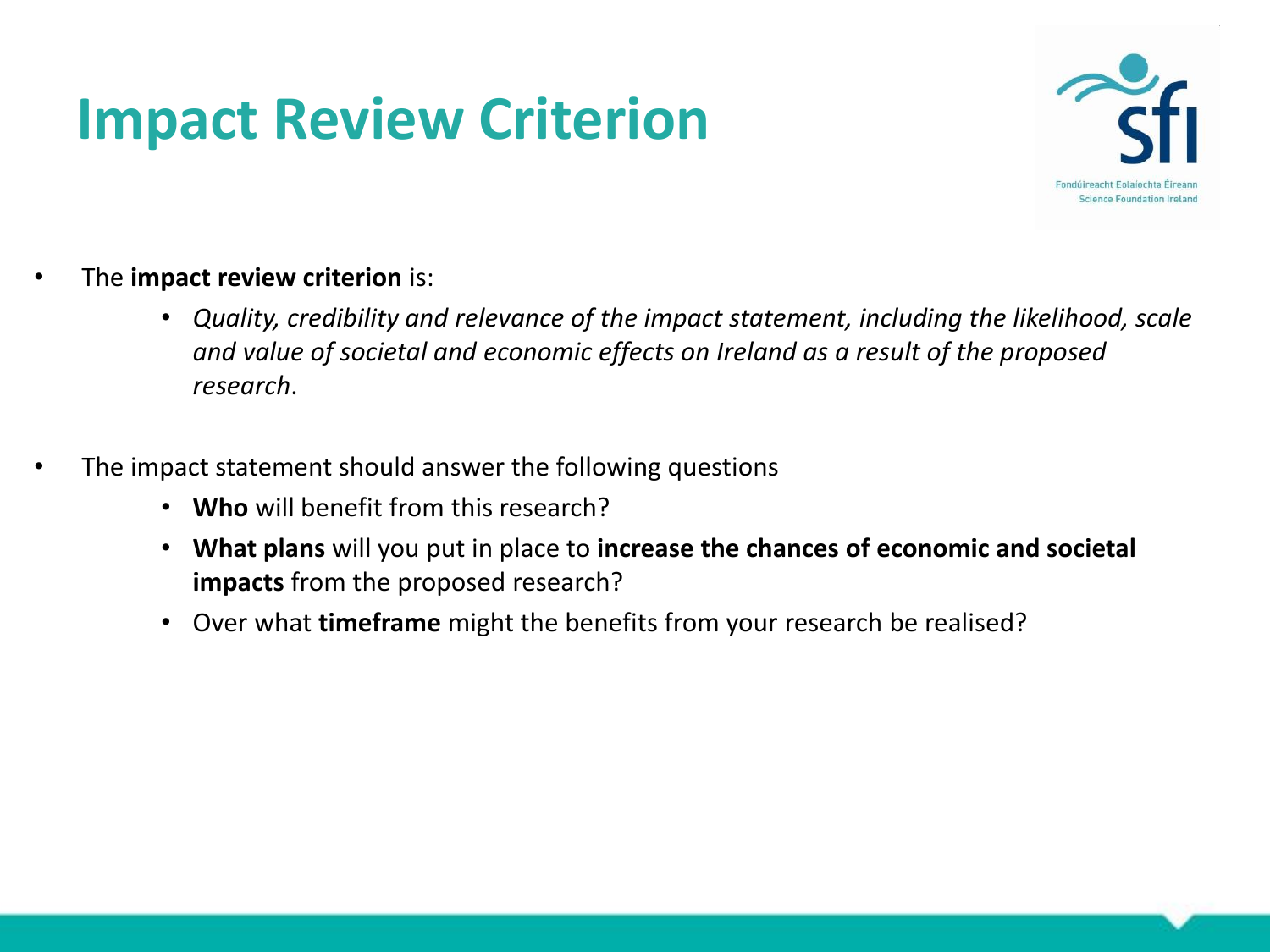# **Examples from High Quality Impact Statements**



- Clearly delineating the **beneficiaries**
- Outline how the research will impact the beneficiaries including specific deliverables e.g.
	- **H2020 bids** 
		- » past success and what is proposed
	- **Industry**
		- » industry collaborators engaged officially, meaningful LoS
		- » the benefits to the researchers and the industry clearly explained
		- » target IDFs, patents
		- » new industry engagement;
	- **High level job creation** 
		- » size of the sector, predicted market growth
		- » better healthcare products in various sectors market share and expected growth;
	- **Better informed public**
- **Realistic timeframes**  dividing into short to mid-term, and then longer term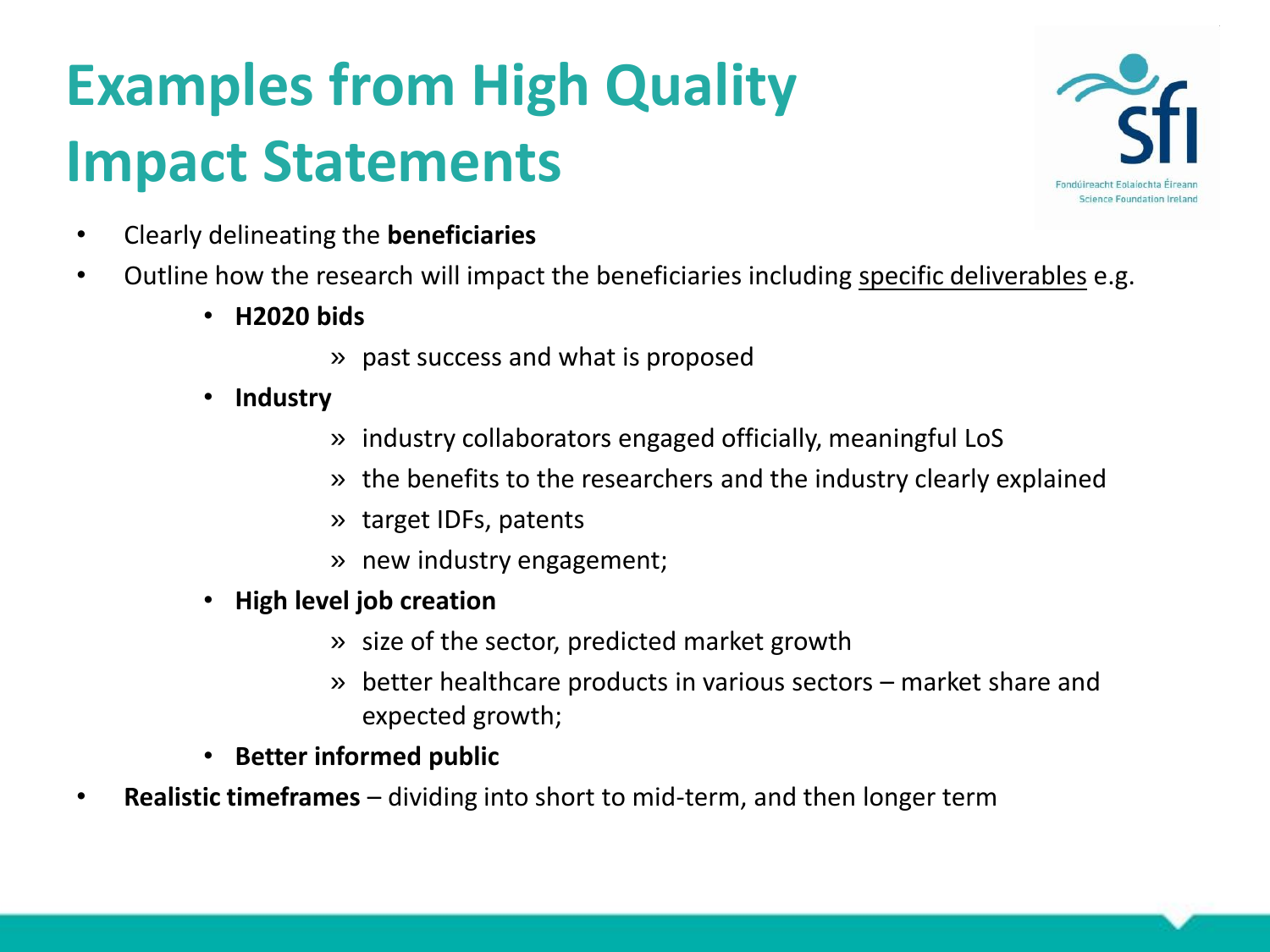## **Examples from High Quality Impact Statements**



- **Mechanisms for achieving impact** with specifics:
	- » **Publications**: increased visibility and research leadership influencing industry e.g. in conjunction with IDA by hosting MNCs
	- » Active in **setting standards**, **developing policy** (area specific) influencing
	- » **Licenses/patents** route to commercialisation
	- » **Trained researchers**: developing human capital
	- » **Outreach activities**: *public interest and engagement in science*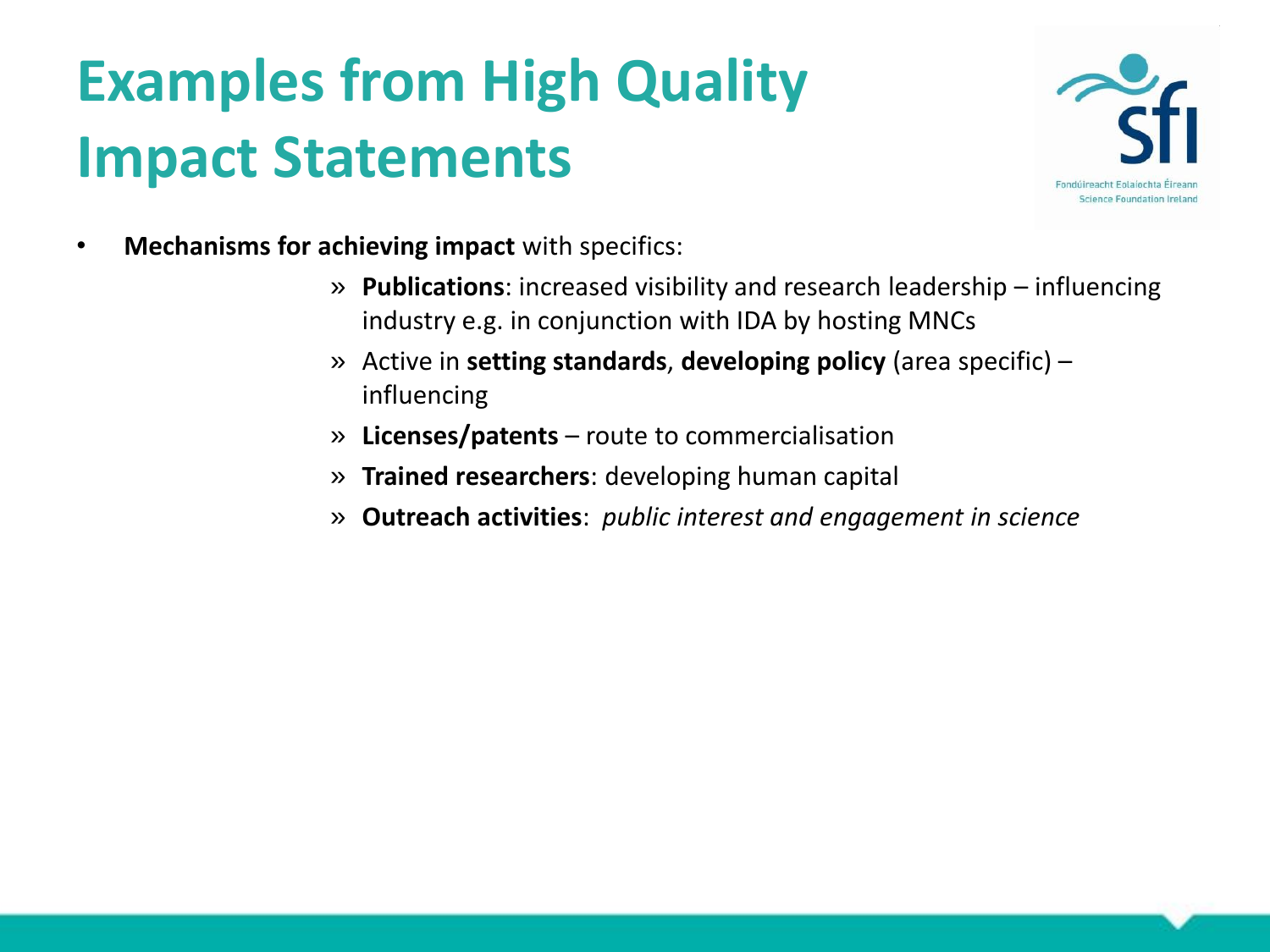#### **Common Characteristics of High Quality Impact Statements**



- Good knowledge of the **relevant beneficiaries of the proposed research** and **the NEEDS of this sector**
- Clear description of how the applicant intends to **reach and engage with the beneficiaries** of the research, including **clear deliverables** and **milestones**
- **Genuine inclusion of appropriate collaborators** in the research programme, especially in the application area of the research if interdisciplinary in nature
- **Involvement of beneficiaries and end users from the outset** taking this input into the design of the research programme. Industry collaborators may not be *a requirement* but where appropriate is encouraged
- Brief description of **track record and relevant accomplishments for training researchers, knowledge exchange** and impact-generating activities in the context of the proposed research project
- Good knowledge of **national priorities and activities** in the relevant areas
- Applicant demonstrates **clear commitment to maximising the impact of their research**
	- **CREDIBLE implementation plan – 'PATHWAYS to IMPACT'** including **realistic timelines**  and **stakeholders**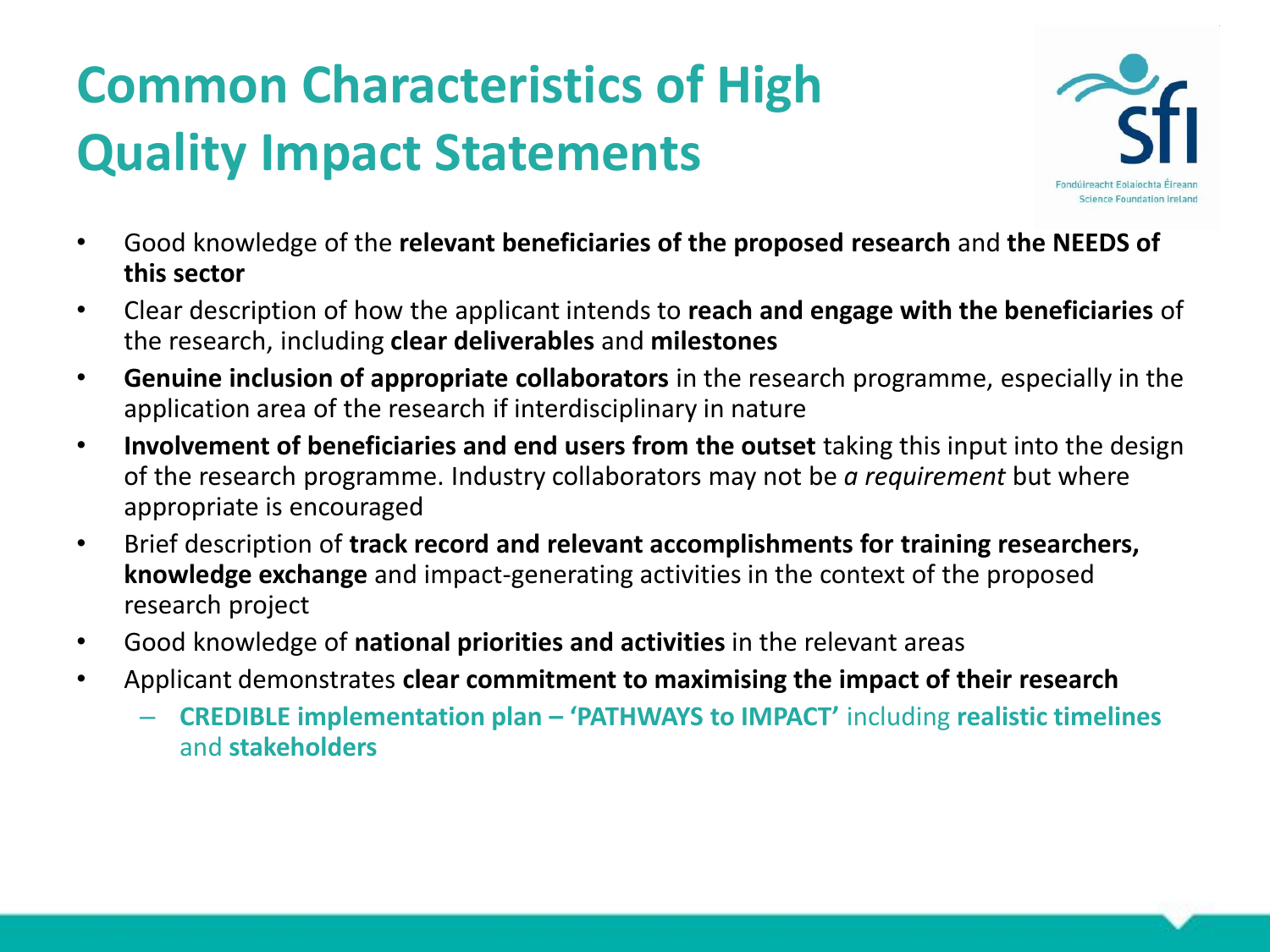#### **Common Characteristics of Poor Impact Statements**



- Statement is **vague**, **lacks specificity** and clear deliverables
- **Activities are not project specific**, but are **routine** activities for academic research positions
- **Lack of inclusion of appropriate collaborators** in the research programme, especially in the application area of the research, if interdisciplinary in nature. Vague, non-committal letters of support
- **Too much focus on track record** rather than what will be done as part of the proposed project
- **Lack of knowledge of beneficiaries**, **likely impacts** and **appropriate mechanisms**  for realising the potential impacts
- **Too focussed on outputs** for their own sake **rather than their contribution to impact generation**
- **Unrealistic expectations** (not to be confused with setting ambitious goals)
	- **LACK of CREDIBLE IMPLEMENTATION PLAN**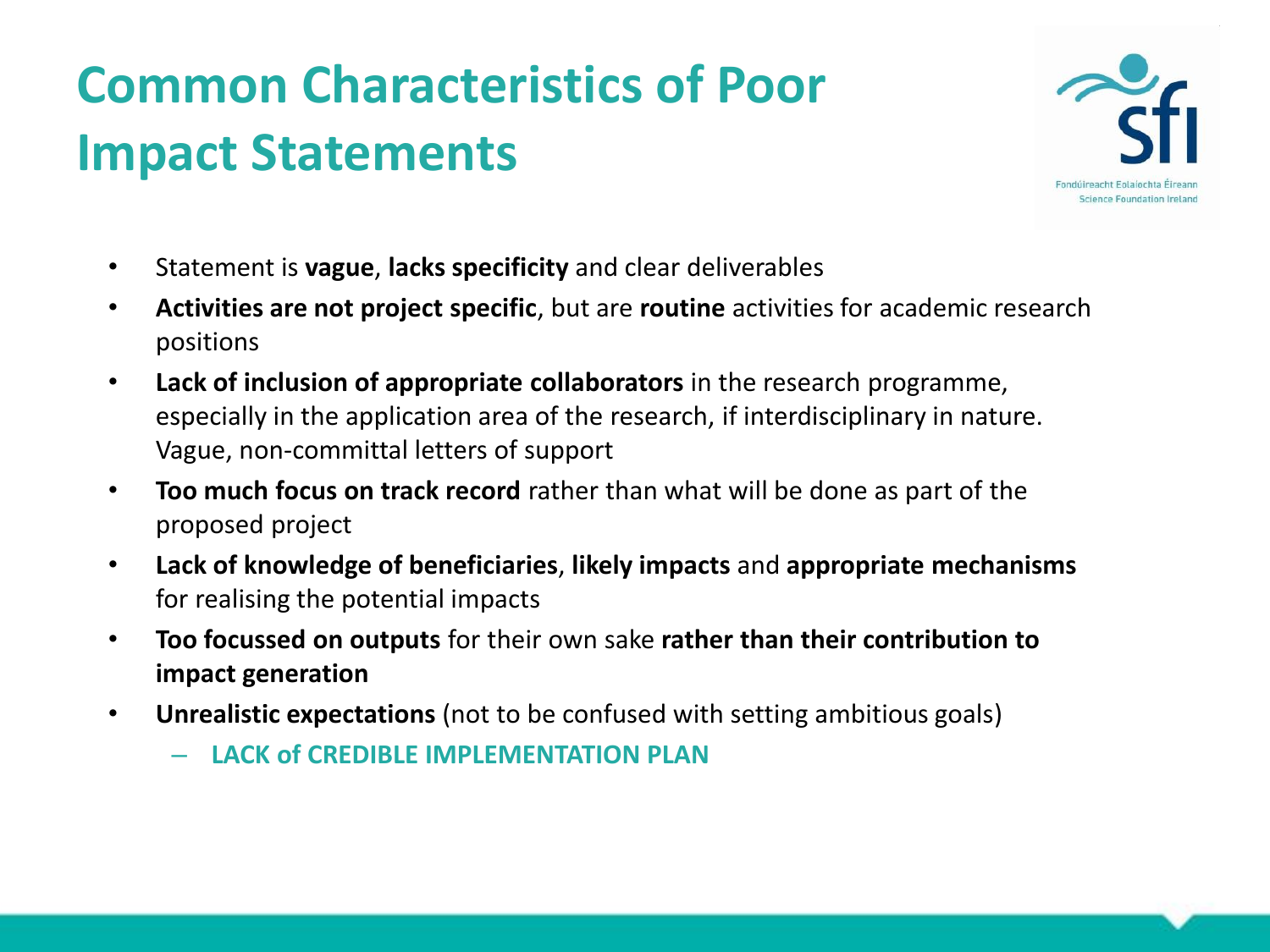### **Impact - in summary**



- Remit is broad assessing research from oriented basic research to more applied
- Short-term and long-term impacts are acceptable clarity in relation to timelines
- Economic and non-economic: societal, health, environmental, public policy and services, professional services impacts valued
- SFI aiming to have a balanced portfolio in terms of types of impacts
- Impact can be local (Ireland) or global. If global, likely to have a knock-on impact locally
- Official collaborators including industry are possible letters of support should contain proof of meaningful collaboration / genuine commitment
- **Credible implementation plan** with **clear pathways to impact** and **realistic timelines** with **the involvement of beneficiaries**